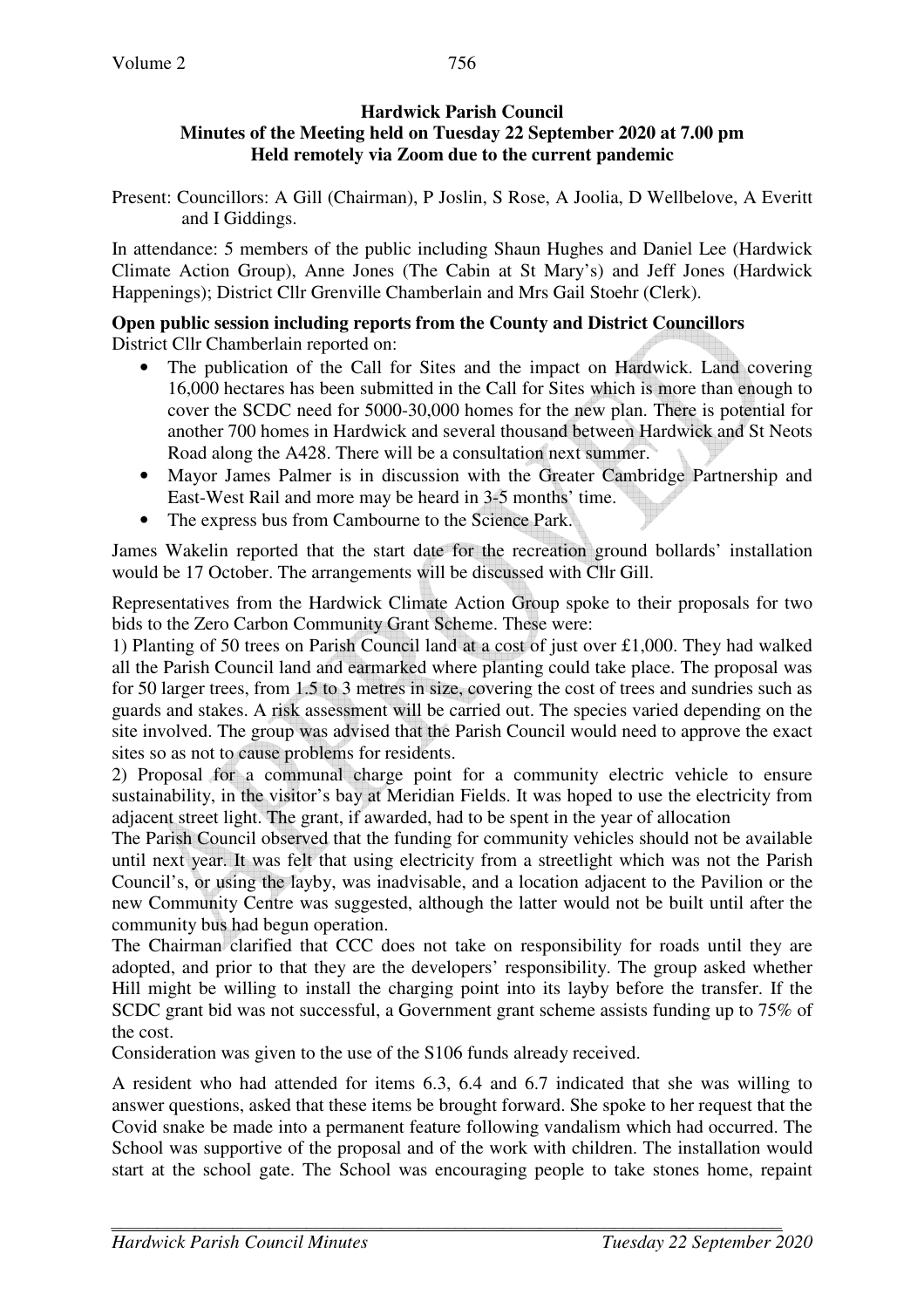Volume 2

them and varnish them. Another resident who was in attendance had offered to carry out the work

Jeff Jones on behalf of Hardwick Happenings spoke to the request for financial assistance as since the last grant provided by the Parish Council in 2017, costs had risen and the print run had increased to cover more homes.

### **1. To approve apologies for absence** None.

# **2. Declaration of interests**

2.1 To receive declarations of interests from councillors on items on the agenda and details of dispensations held

Cllrs Joslin declared a personal interest in item 4.5 as a member of Hardwick Climate Action Group and in any item affecting St Neots Road as a resident of St Neots Road.

Cllr Rose declared a non-pecuniary interest in item 8.3 on the cutting of the football pitch as a life member of Hardwick Football Club and in item 4.3 as a member of Hardwick Sports and Social Club (HSSC).

Cllr Wellbelove declared an interest in item 4.3 as a member of HSSC.

Cllr Giddings declared an interest in item 4.3 as a member of HSSC and in item 4.9 as an Allotment Society member.

Cllr Everitt declared an interest in item 4.3 as a member of HSSC.

- 2.2 To receive written and grant any requests for dispensation as appropriate for items on this agenda None.
- **3. To approve the minutes of the previous meetings on 25 August and 1 September**  RESOLVED that the minutes of the meeting on 25 August be approved and signed by the Chairman as a true record, after deleting "is not in the right place" under item 5.12.3, line 10, and replacing it with the words "is obscured by other signage", and under item 5.9 to insert the wording "on behalf of Hardwick Community Centre Working Group at the end of the paragraph. (Prop SR, 2nd DW, carried with 1 abstention) RESOLVED that the minutes of the meeting of 1 September be approved and signed by the Chairman as a true record. (Prop SR, 2nd DW, carried with 1 abstention)
- **4. Matters arising and carried forward from the last or previous meetings for discussion/decisions**
- 4.1 (5.2.1) Millers Way to consider quotations for lighting if received RESOLVED to ask the two companies for information on running and maintenance, costs of replacement parts, details of guarantees, and examples of local installations so that the Parish Council may see the lights in action, and also to ask whether they provide a service agreement and the costs.
- 4.2 (5.5) Trees at Blenheim Way to consider advice received and the way forward RESOLVED to defer this item until later in the meeting to enable the Parish Council to consider legal advice received.
- 4.3 (5.8) Pavilion works to consider quotations if received RESOLVED to accept a quotation from Searle Building Surveyors for £750 to carry out a Level 3 survey on the Pavilion to identify the problems.
- 4.4 (5.12) Proposal for PFHI for village entrance gates and signage RESOLVED, having considered Cllr Everitt's proposal and draft application form, to submit an application for a PFHI grant of £4,500 to install village entrance gates and signage, using S106 funding not as yet received from Meridian Fields. A design for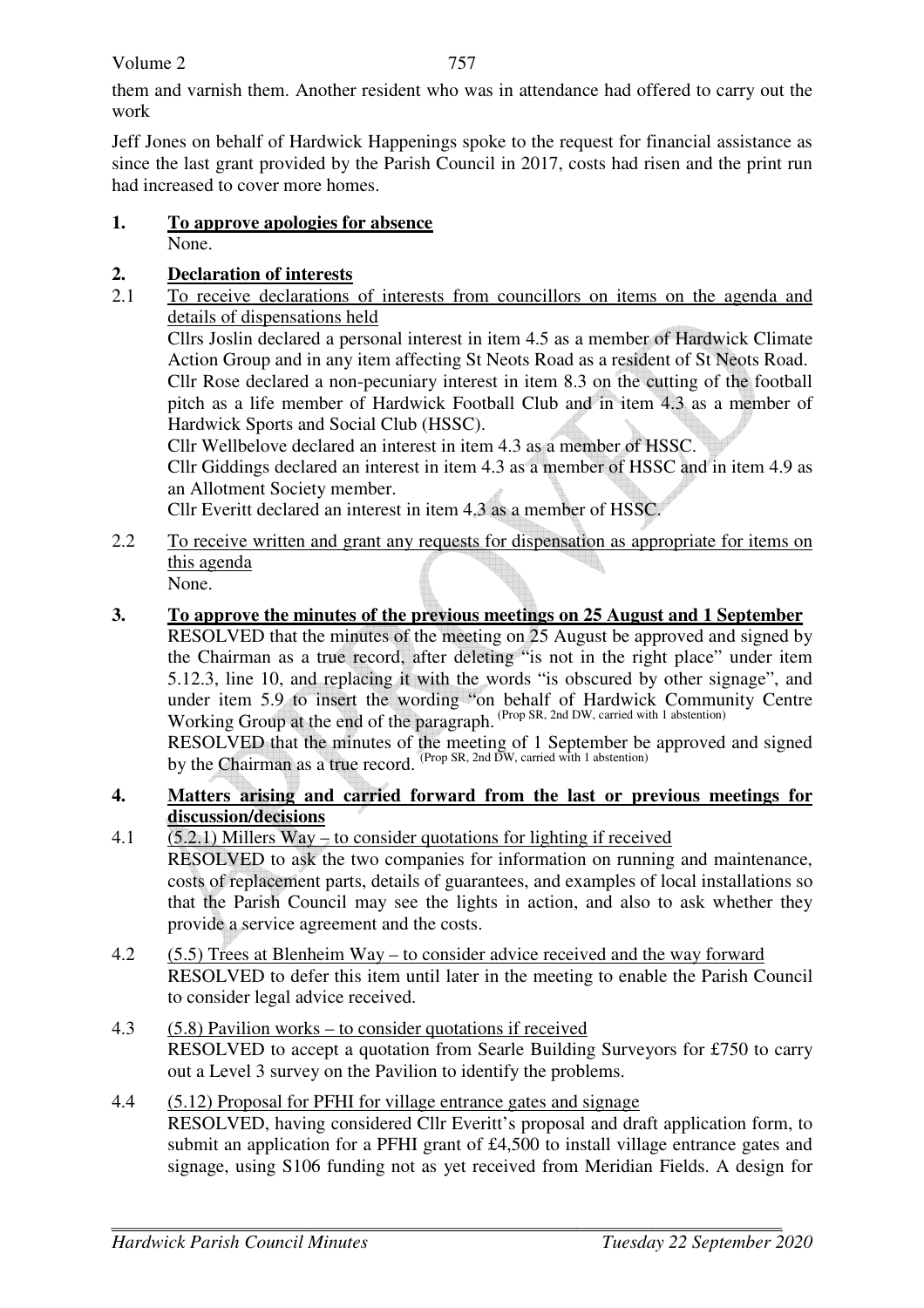the works is expected to be provided by Highways towards the end of October. <sup>(Prop AE</sup>, 2nd PJ, unanimous)

4.5 (5.9) Zero Carbon grants – to consider report and recommendation RESOLVED to apply for grants for three projects, namely the planting of trees, a community charging point, and solar lighting for Millers Way, and that Cllr Joolia be appointed to submit the applications in the Parish Council's name. (Prop AJ, 2nd PJ, unanimous)

### 4.6 (6.4) Insurance cover – to consider quotations and length of cover

RESOLVED, having considered four quotations from different insurers including key worker cover and legal cover, to accept the quotation from Zurich for a three year contract at a premium of £2169.68 per annum. (Prop PJ, 2nd AG, unanimous)

On a proposition by the Chairman, items 4.7 and 8.4 were taken together.

- 4.7 (4.7.4 of 1.9.20) S/3440/18/OL S/3440/18/OL Bourn Airfield Outline planning permission for a new mixed use village comprising residential development of approximately 3500 dwellings mixed uses comprising employment retail hotel leisure residential institutions education community facilities open space including parks ecological areas and woodlands landscaping engineering for foul and sustainable urban drainage systems footpaths cycle ways public transport infrastructure highways including a principal eastern access from the roundabout on St Neots Road and western access with Broadway including first section of strategic public transport route associated infrastructure groundworks and demolition with all matters reserved except for the principal highway junctions from the St Neots Road roundabout and onto Broadway with some matters reserved except for access. This application is subject to an Environmental impact assessment.
- 8.4 Bourn Airfield update Meeting with Bourn Parish Council, SCDC and Highways on 7 September

RESOLVED, noting that an application for 500 homes is expected to be submitted shortly, and having considered the draft proposal from Cllr Everitt, to submit an objection to the application, including the following comments: (Prop AE, 2nd IG, unanimous)

"Objection to Bourn Airfield Development from Hardwick Parish Council

Having considered as best we can the 598 documents on the current S/3440 Planning Application, Hardwick Parish Council would like to comment on the resulting estimates for traffic heading towards Hardwick. Our argument follows three strands.

1. We find your estimate of an additional 14 vehicles entering St Neots Road, Hardwick (morning peak hour) as a result of 3500 homes fully built out, entirely unfathomable. We would like a full explanation of how this has been arrived at, please.

The latest traffic records November 2018 are provided by an all-arms automatic traffic count facilitated by Mott Macdonald for the GCP which shows that 41% of the traffic from St Neots Road, Caldecote (from Bourn direction) turns into St Neots Road, Hardwick.

- Your estimation of 3% requires examination please.
- 2. We find your estimate of the amount of traffic leaving the BA development towards the east is very low compared with the pattern of traffic from Cambourne. Your model Appendix 14.1 Appendix H3 - Junction 1-6\_Cumulative\_AM-4750004.pdf shows you estimate just 49% of the traffic departing Bourn Airfield am peak hour will exit east. The traffic record you provide in support of the Transport Plan shows 77% of the Cambourne traffic heads east, TSP Project 13563 Cambourne Dumbbells 7/8th November 2017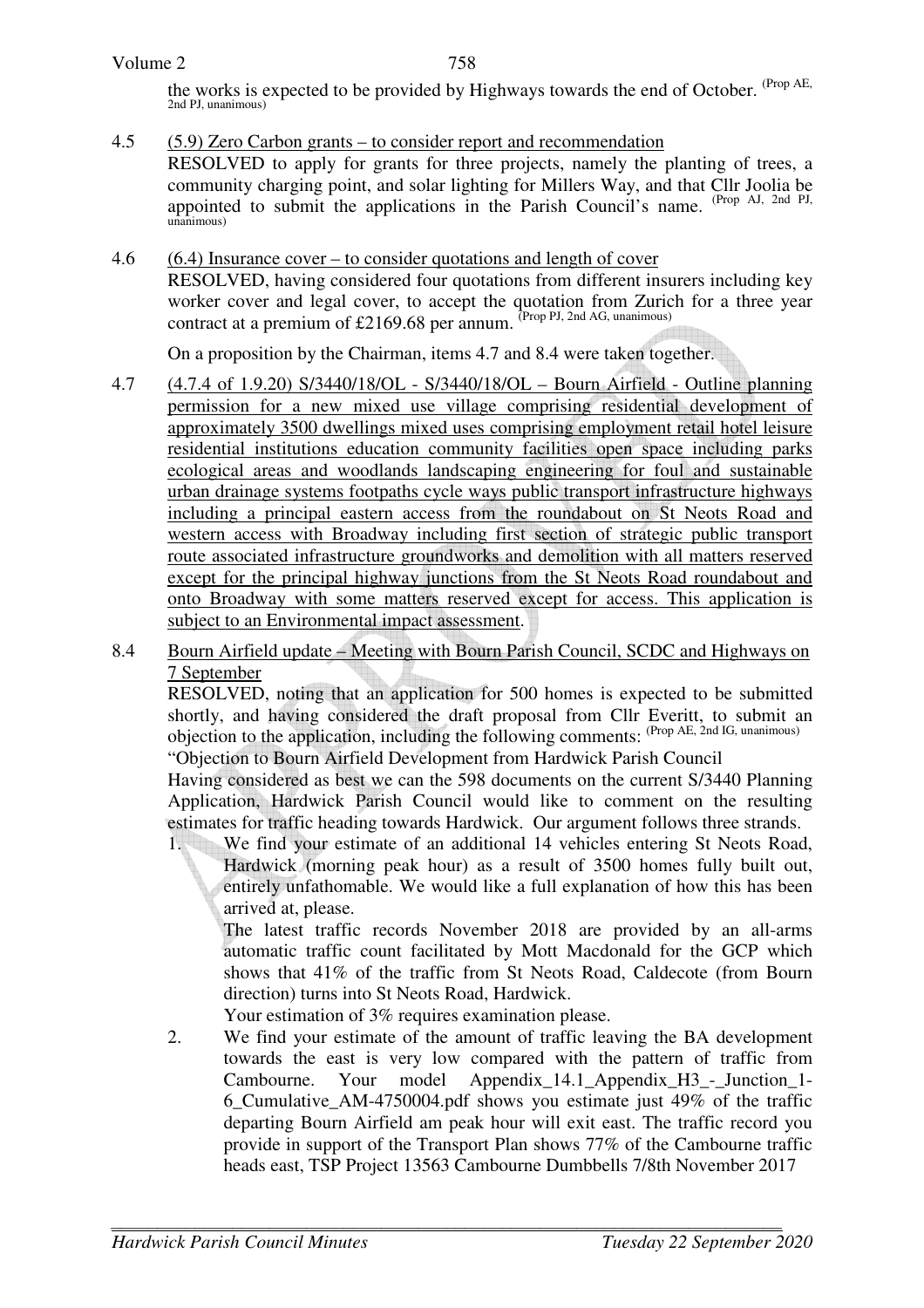Your model shows the total traffic from BA development to be 471 vehicles heading into the roundabout at Hardwick. If a more realistic estimate is 77% east bound, this would increase the morning peak hour traffic heading to Hardwick from 471 to 740.

Would you kindly explain how you arrived at the traffic flows from each junction.

The overall effect of 77% of Bourn Airfield traffic heading east towards Hardwick plus a more realistic 41% of that traffic heading into St Neots Road, Hardwick, increases your estimate of 14 vehicles to 303. This is a sizable increase on the 450 vehicle morning peak hour volume that we pass through from west to east on a daily basis, counted by ATC pre-covid November 2018.

3. We would also like Greater Cambridgeshire Planning to consider compensation to Hardwick for costs associated with managing this traffic and the additional traffic that will be approaching Hardwick from the 26000 sq m Commercial development at the old Gestamp factory and the housing developments in Caldecote. All will contribute to additional burden on St Neots Road, Hardwick.

We would also like to point out that the daily grind through Hardwick, Comberton and Barton as commuter traffic tries to find its way south east, can be mostly eliminated if very logical connections are put in place namely

- a) A direct connection from Bourn Airfield to the A428
- b) A direct connection of the A428 to the M11

We implore you to continue to lobby the Authorities on our behalf for these connections at every opportunity."

4.8 (4.17 of 1.9.20) Proposal that the bench outside the Church be refurbished

RESOLVED to accept the kind offer from Cllr Giddings and other volunteers to pressure wash the bench and that they should take care when lifting. (Prop AG, 2nd PJ, unanimous)

Cllr Giddings and his associates were thanked for volunteering.

4.9 (4.3 of July meeting) Allotments at Meridian Fields – to consider response from Allotments Association

RESOLVED in response to the queries raised, to reply that the Parish Council has no desire to allocate allotments or accept rents. The plots, which will be situated near the current entrance to the site, would become available on completion of the development. The position with regard to a water supply was not known.

RESOLVED that no further action was required at this time as the Allotment Society were to meet shortly.

#### **5. Finance, procedure and risk assessment**

5.1 To consider any quotes for urgent work required because of risk and Clerk's use of delegated powers

RESOLVED to note that the Clerk used delegated powers as follows:

- Accept a quote from RPM to repair the rope and bracket on the multiplay and secure a clamp at Egremont Road at a cost of £270.00 plus VAT
- Ask RPM to repair the infant swing seat and basket swing at Egremont Road and loose rivets at the skate park.
- 5.2 To receive play areas and skate park inspection reports and consider if any work is required

 The infant swing had been taken out of action. The rope on the multiplay had not yet been repaired.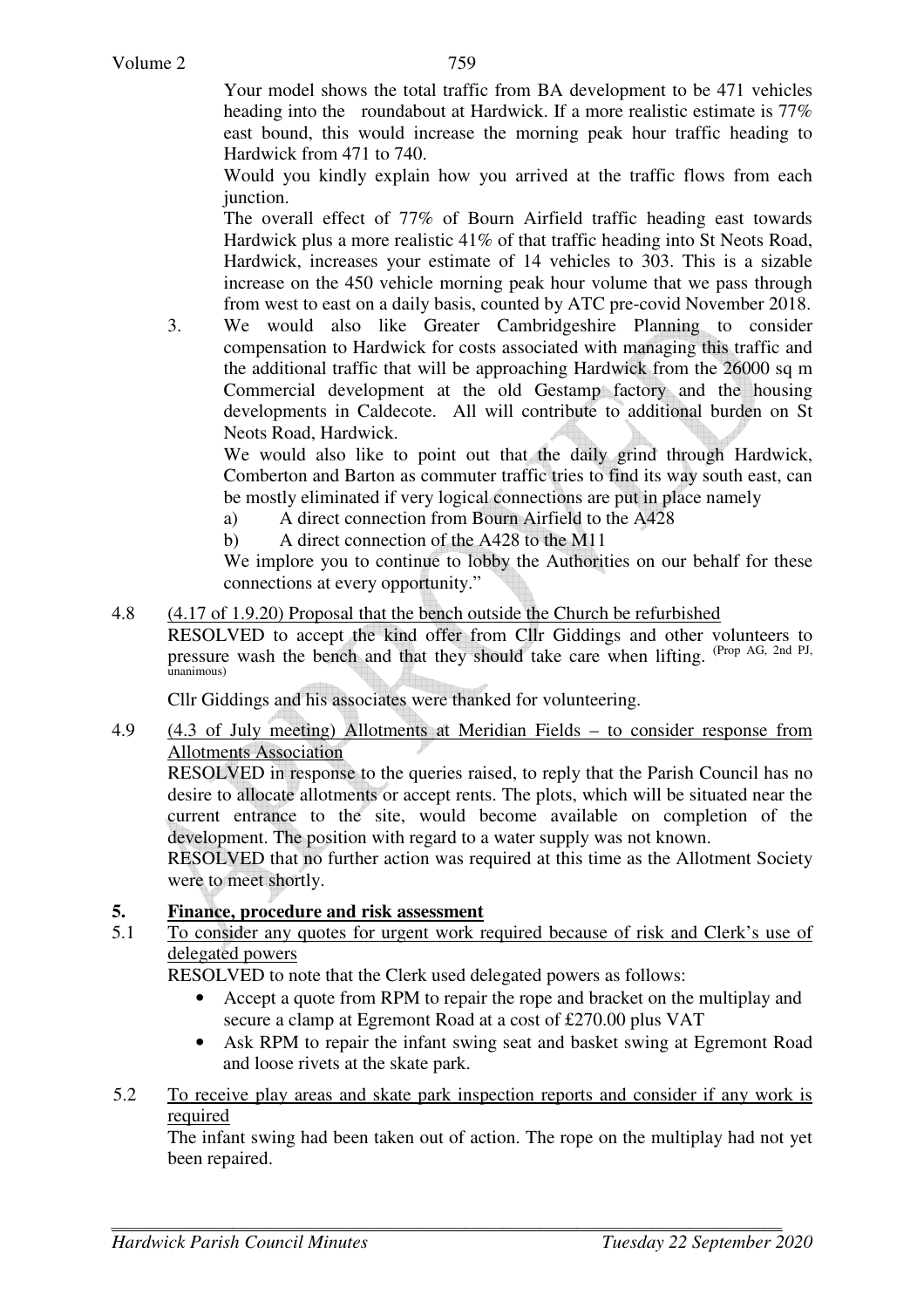RESOLVED to delegate to the Clerk to arrange repair of the gaps at the edges of the safety surfacing at the St Mary's Church play area which the RoSPA report had previously indicated as a low level risk but which was now more of a problem. <sup>(Prop</sup> DW, 2nd AG, unanimous)

RESOLVED, as a Cllr and a resident had cleared glass at the skatepark ask the litter picker to to keep an eye on this area and clear the litter under the tree house which needs urgent attention.

RESOLVED to note that the Scouts were to put up a 2m chain link fence around their leased land in October or November.

5.3 To receive the financial report and approve the payment of bills

RESOLVED that all members of the Parish Council should receive emailed copies of invoices each month. (Prop AG, 2nd SR, carried with 1 abstention)

RESOLVED that the payments as listed in the finance report should be paid. (Prop PJ, 2nd IG, unanimous) IG, unanimous)

| Salaries and pensions                                  |          | £1813.98 |
|--------------------------------------------------------|----------|----------|
| I Giddings (Expenses – pump repair)                    |          | £5.91    |
| CCC (LHI 2019/20 - MVAS)                               | £1250.00 |          |
| CCC (Speedwatch signs)                                 |          | £421.12  |
| Command Pest Control (St Mary's, wasp nest)            |          | £48.00   |
| Algar Signeraft (Playground signs)                     |          | £178.20  |
| LGS Services (Admin support August)                    |          | £1494.60 |
| Hardwick Happenings (Advertising income paid in error) |          | £150.00  |
|                                                        |          |          |

 Credits, including a payment towards Sudeley Grove field maple, a wayleave payment, bank interest and an advertising payment received in error, were noted.

5.4 Electricity suppliers – to consider quotations received RESOLVED to change electricity supplier from SSE to Opus for a one year contract. (Prop PJ, 2nd AJ, unanimous)

## **6. Correspondence/communications received**

- 6.1 Resident of Laxton Avenue request to reduce height of trees on green area opposite their property
- 6.2 Residents of Lambourne Road and Ellison Lane request that tree crowns be reduced on grounds of safety and to improve light RESOLVED that items 6.1 and 6.2 should be taken together with item 4.2 at the end of the meeting.
- 6.3 Cabin Management Team request for financial support for new online booking system

 RESOLVED that applicant should complete a grant application form for a grant of £250 for their first year costs, which would then be considered by the Parish Council. RESOLVED that Cllr Joolia looks at whether the Parish Council could assist in getting over the problems with legislation preventing councils donating to the Church.

6.4 Hardwick Happenings – request for financial support RESOLVED that Cllr Rose should speak further to Jeff Jones regarding his request for support and how the Parish Council may assist before considering this futher. On a proposition by the Chairman, the meeting was briefly adjourned at 9.13 pm to allow Jeff Jones to speak to this item and the advertising income, of which he indicated there is only sufficient to cover three more editions. The meeting re-opened at 9.14 pm.